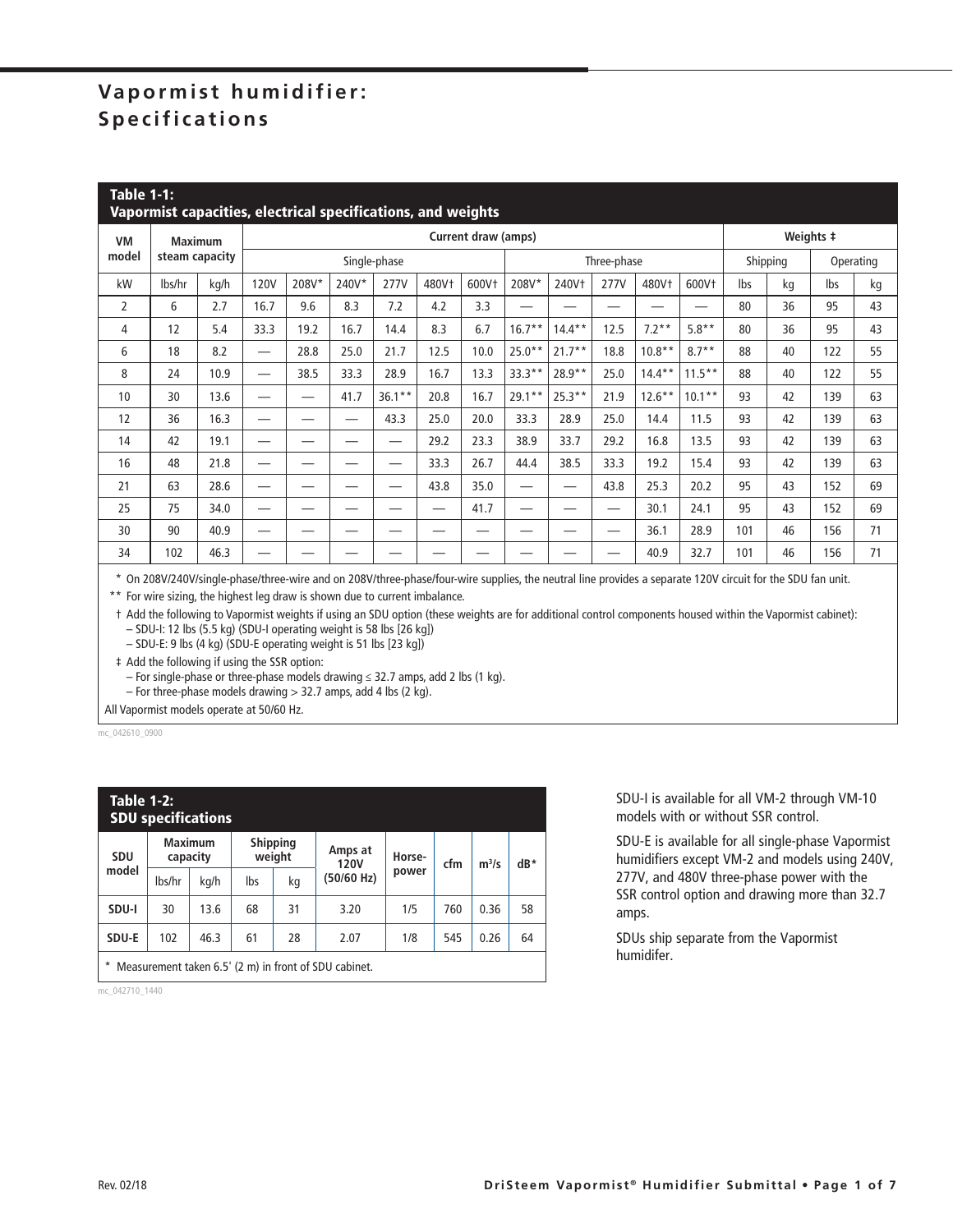## **Vapormist humidifier: Dimensions**

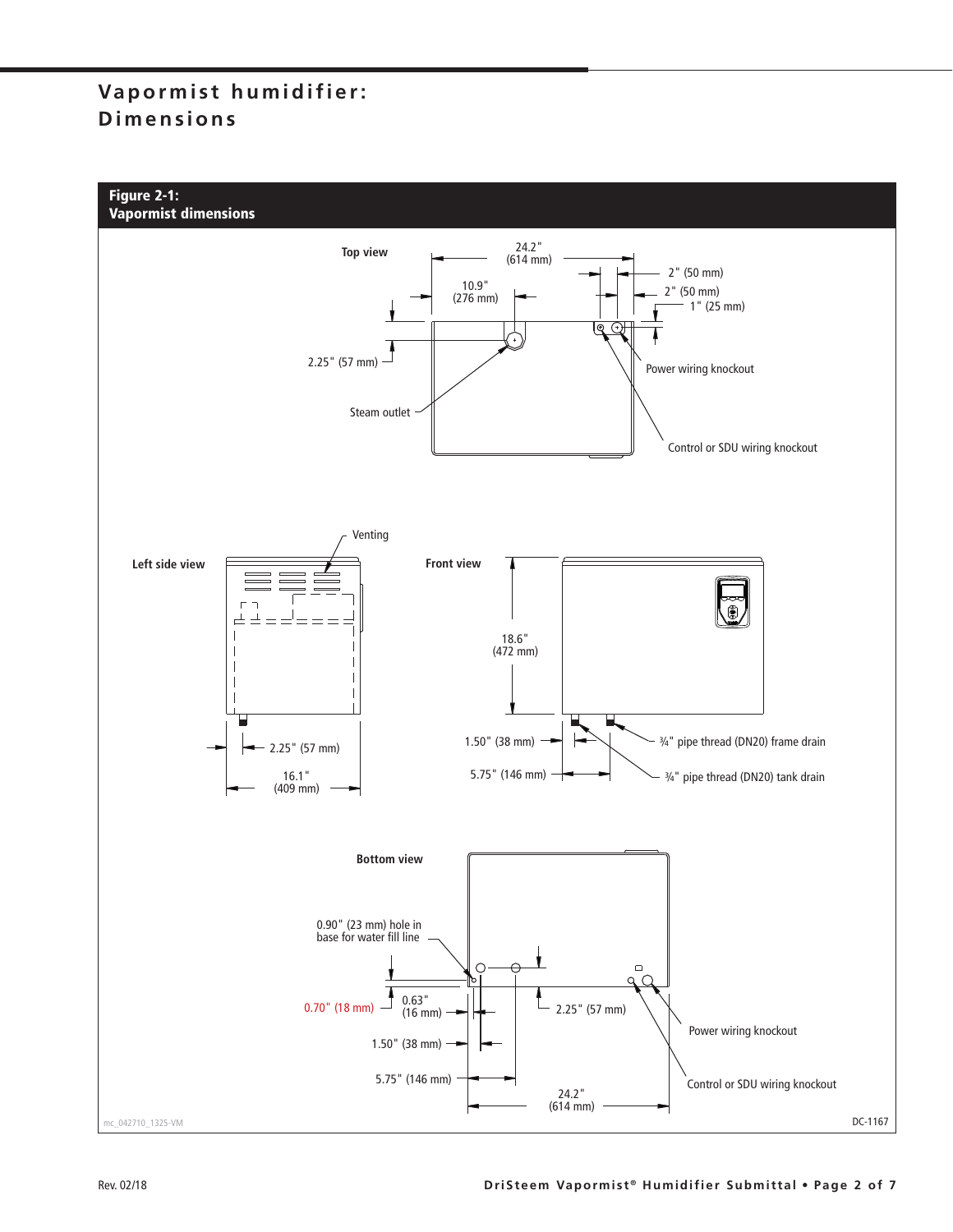## **Vapormist humidifier: Dispersion**

### **Installing Space Distribution Units (SDUs)**

Provide at least 6" (150 mm) clearance on each side of the SDU.

Field wiring is required to connect the SDU fan and airflow proving switch terminals to Vapormist electrical panel terminals. Refer to the external connections diagram in the package shipped with your unit.

#### **When performing Vapormist maintenance**

If the SDU-E or SDU-I is installed immediately above the Vapormist, disconnect both hose clamps on the steam hose, grip the hose and rotate it to break it loose from the tubing, and then slide the hose up onto the SDU steam tube until sufficient clearance is provided to move the tank.





**Important:** Maximum ambient RH must not exceed 45% for the SDU-I to operate properly.



Note: If using Vapormist models VM-10, VM-12, VM-14, or VM-16 with an SDU-E, the Vapormist steam outlet must be 2" to match the SDU-E steam inlet.

 $-052510 - 1701$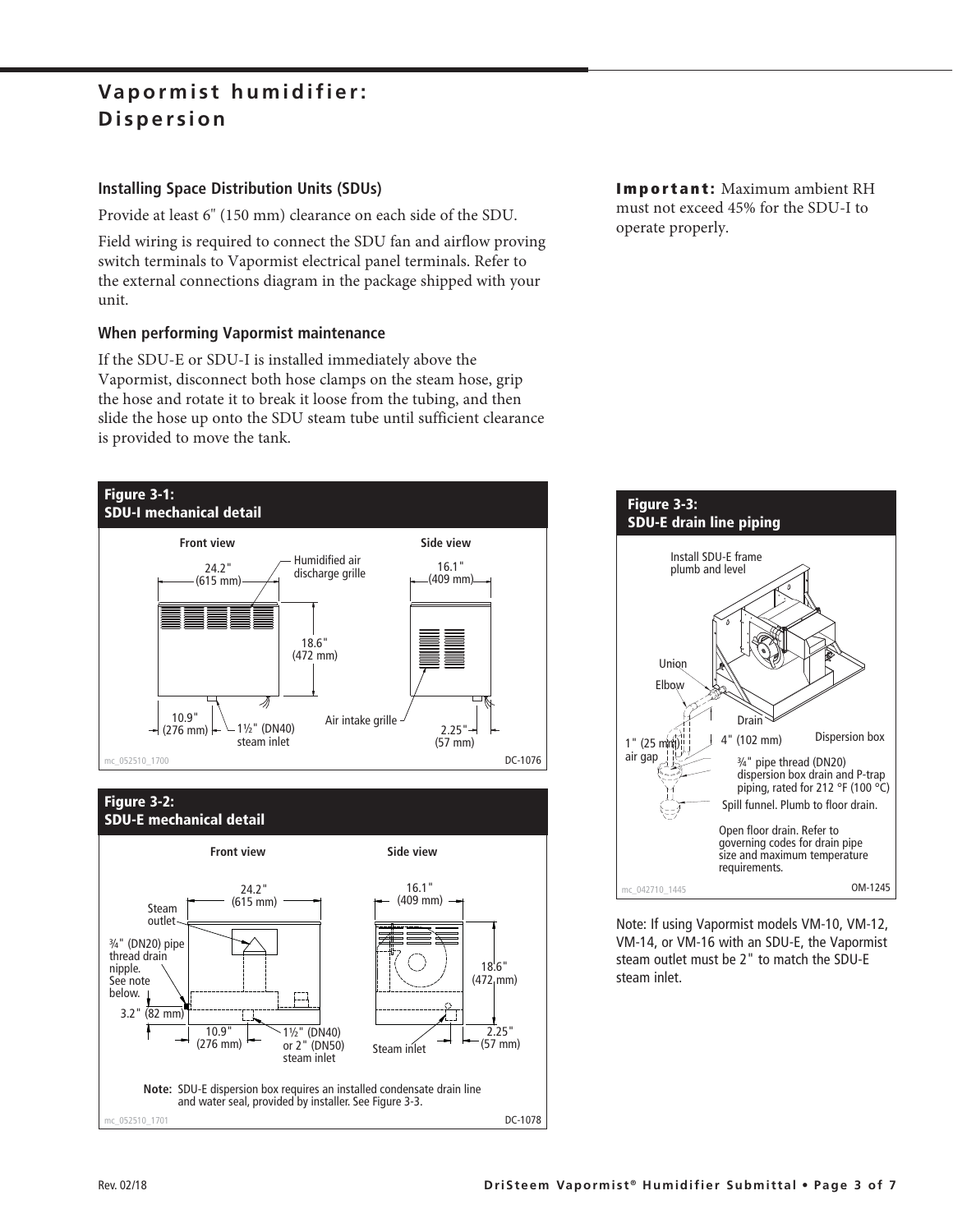### **Vapormist humidifier: Dispersion**

As steam is discharged from the SDU-E, it quickly cools and turns to a visible fog that is lighter than air. As this fog is carried away from the SDU-E by the airstream, it tends to rise toward the ceiling. If this fog contacts solid surfaces (columns, beams, ceiling, pipes, etc.) before it disappears, it could collect and drip as water. The greater the space relative humidity, the more the fog will rise, throw and spread.

Table 4-1 lists the minimum rise, throw and spread non-wetting distances for SDU-E at 40%, 50% and 60% RH in the space. Surfaces cooler than ambient temperature, or objects located within this minimum dimension, can cause condensation and dripping. To avoid steam impingement on surrounding areas, observe the minimum non-wetting distances in Table 4-1.

The SDU-E contains a blower (120 V, single-phase, 60 Hz) and an airflow proving switch (field-wired to the humidifier electrical panel). A wiring diagram of the SDU-E is included with the unit.

On a call for humidity, the humidifier begins producing steam, and the start relay energizes the SDU-E blower. When the call for humidity is satisfied, the Vapor-logic controller keeps the blower running to disperse residual moisture using a time delay. mc\_042710\_1255



|                | 1991 <del>-</del> 1991 -<br><b>SDU-E minimum nonwetting distances</b> |      |                        |     |               |     |              |     |                        |             |     |        |      |                        |     |             |               |     |              |     |
|----------------|-----------------------------------------------------------------------|------|------------------------|-----|---------------|-----|--------------|-----|------------------------|-------------|-----|--------|------|------------------------|-----|-------------|---------------|-----|--------------|-----|
|                | <b>Maximum</b><br>steam capacity                                      |      | 40% RH @ 70 °F (21 °C) |     |               |     |              |     | 50% RH @ 70 °F (21 °C) |             |     |        |      | 60% RH @ 70 °F (21 °C) |     |             |               |     |              |     |
| kW             |                                                                       |      | <b>Rise</b>            |     | <b>Spread</b> |     | <b>Throw</b> |     |                        | <b>Rise</b> |     | Spread |      | <b>Throw</b>           |     | <b>Rise</b> | <b>Spread</b> |     | <b>Throw</b> |     |
|                | lbs/hr                                                                | kg/h | ft                     | m   | ft            | m   | ft           | m   | ft                     | m           | ft  | m      | ft   | m                      | ft  | m           | ft            | m   | ft           | m   |
| $\overline{2}$ | 6                                                                     | 2.7  | 1.0                    | 0.3 | 1.0           | 0.3 | 5.0          | 1.5 | 1.5                    | 0.5         | 1.5 | 0.5    | 6.5  | 2.0                    | 2.5 | 0.8         | 2.5           | 0.8 | 7.5          | 2.3 |
| 4              | 12                                                                    | 5.4  | 1.0                    | 0.3 | 1.0           | 0.3 | 5.0          | 1.5 | 1.5                    | 0.5         | 1.5 | 0.5    | 6.5  | 2.0                    | 2.5 | 0.8         | 2.5           | 0.8 | 7.5          | 2.3 |
| 6              | 18                                                                    | 8.2  | 1.0                    | 0.3 | 1.0           | 0.3 | 5.0          | 1.5 | 1.5                    | 0.5         | 1.5 | 0.5    | 6.5  | 2.0                    | 2.5 | 0.8         | 2.5           | 0.8 | 7.5          | 2.3 |
| 8              | 24                                                                    | 10.9 | 1.0                    | 0.3 | 1.0           | 0.3 | 5.5          | 1.7 | 1.5                    | 0.5         | 1.5 | 0.5    | 6.5  | 2.0                    | 2.5 | 0.8         | 2.5           | 0.8 | 7.5          | 2.3 |
| 10             | 30                                                                    | 13.6 | 1.5                    | 0.5 | 1.5           | 0.5 | 6.0          | 1.8 | 2.0                    | 0.6         | 2.0 | 0.6    | 7.0  | 2.1                    | 3.0 | 1.0         | 3.0           | 1.0 | 8.0          | 2.5 |
| 12             | 36                                                                    | 16.3 | 1.5                    | 0.5 | 1.5           | 0.5 | 6.0          | 1.8 | 2.0                    | 0.6         | 2.0 | 0.6    | 7.0  | 2.1                    | 3.0 | 1.0         | 3.0           | 1.0 | 8.0          | 2.5 |
| 14             | 42                                                                    | 19.1 | 2.0                    | 0.6 | 2.0           | 0.6 | 7.0          | 2.1 | 2.0                    | 0.6         | 2.0 | 0.6    | 7.0  | 2.1                    | 3.0 | 1.0         | 3.0           | 1.0 | 9.0          | 2.7 |
| 16             | 48                                                                    | 21.8 | 2.0                    | 0.6 | 2.0           | 0.6 | 7.0          | 2.1 | 2.0                    | 0.6         | 2.0 | 0.6    | 7.0  | 2.1                    | 3.0 | 1.0         | 3.0           | 1.0 | 9.0          | 2.7 |
| 21             | 63                                                                    | 28.6 | 2.0                    | 0.6 | 2.0           | 0.6 | 7.5          | 2.3 | 2.5                    | 0.8         | 2.5 | 0.8    | 10.0 | 3.0                    | 3.0 | 1.0         | 3.0           | 1.0 | 12.0         | 3.7 |
| 25             | 75                                                                    | 34.0 | 2.0                    | 0.6 | 2.0           | 0.6 | 8.0          | 2.5 | 2.5                    | 0.8         | 2.5 | 0.8    | 10.5 | 3.2                    | 3.5 | 1.1         | 3.5           | 1.1 | 12.5         | 3.8 |
| 30             | 90                                                                    | 40.9 | 2.0                    | 0.6 | 2.0           | 0.6 | 8.0          | 2.5 | 2.5                    | 0.8         | 2.5 | 0.8    | 10.5 | 3.2                    | 3.5 | 1.1         | 3.5           | 1.1 | 12.5         | 3.8 |
| 34             | 102                                                                   | 46.3 | 2.0                    | 0.6 | 2.0           | 0.6 | 8.0          | 2.5 | 2.5                    | 0.8         | 2.5 | 0.8    | 10.5 | 3.2                    | 3.5 | 1.1         | 3.5           | 1.1 | 12.5         | 3.8 |
|                |                                                                       |      |                        |     |               |     |              |     |                        |             |     |        |      |                        |     |             |               |     |              |     |

**Notes:**

**Table 4-1:**

• Surfaces or objects directly in the path of vapor discharge may cause condensation and dripping.

• To avoid steam impingement on surrounding areas, observe the minimum nonwetting dimensions in this table.

• Rise: The minimum nonwetting height above the steam outlet of the SDU-E.

• Spread: The minimum nonwetting width from the steam outlet of the SDU-E.

• Throw: The minimum nonwetting horizontal distance from the steam outlet of the SDU-E.

mc\_042710\_1300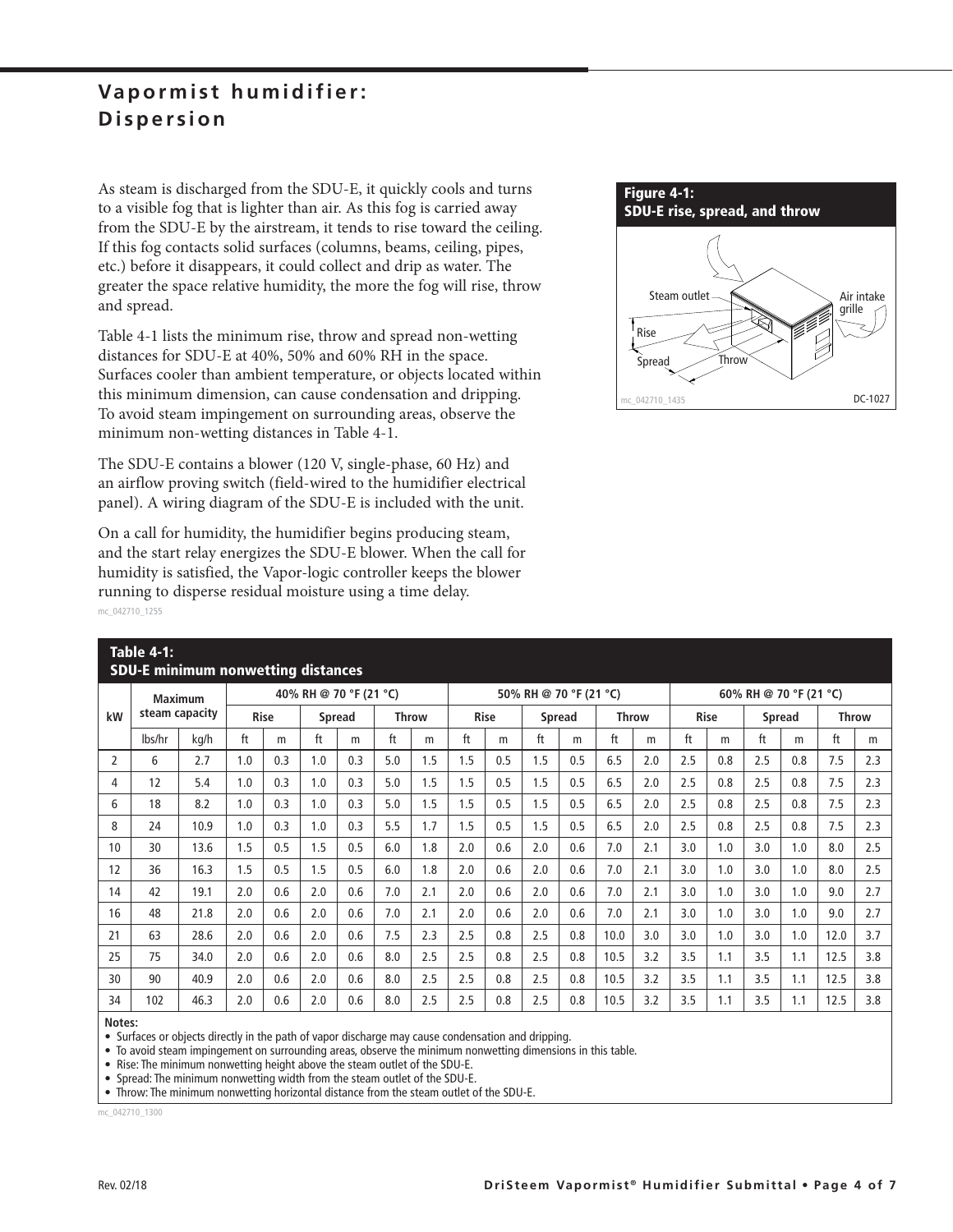# **Vapormist humidifier: Dispersion**

|                                                                     | <b>Table 5-1:</b><br>Maximum steam carrying capacity and length of interconnecting steam hose or tubing |                                      |                                                                                                                                                                                                                                                                                                                                                                    |    |   |                                                                                                                                                                                                                                                                                      |             |                                                                                                                          |                               |                                       |     |  |  |  |  |
|---------------------------------------------------------------------|---------------------------------------------------------------------------------------------------------|--------------------------------------|--------------------------------------------------------------------------------------------------------------------------------------------------------------------------------------------------------------------------------------------------------------------------------------------------------------------------------------------------------------------|----|---|--------------------------------------------------------------------------------------------------------------------------------------------------------------------------------------------------------------------------------------------------------------------------------------|-------------|--------------------------------------------------------------------------------------------------------------------------|-------------------------------|---------------------------------------|-----|--|--|--|--|
|                                                                     |                                                                                                         |                                      | Steam hose <sup>1</sup>                                                                                                                                                                                                                                                                                                                                            |    |   | Copper or stainless steel tubing                                                                                                                                                                                                                                                     |             |                                                                                                                          |                               |                                       |     |  |  |  |  |
| Maximum length <sup>2</sup><br>Hose I.D.<br><b>Maximum capacity</b> |                                                                                                         |                                      |                                                                                                                                                                                                                                                                                                                                                                    |    |   |                                                                                                                                                                                                                                                                                      | Tubing size |                                                                                                                          | Maximum capacity <sup>3</sup> | Maximum developed length <sup>4</sup> |     |  |  |  |  |
| inches                                                              | <b>DN</b>                                                                                               | lbs/hr                               | kg/h                                                                                                                                                                                                                                                                                                                                                               | ft | m | inches                                                                                                                                                                                                                                                                               | m           |                                                                                                                          |                               |                                       |     |  |  |  |  |
| $1\frac{1}{2}$                                                      | 40                                                                                                      | 150                                  | 68                                                                                                                                                                                                                                                                                                                                                                 | 10 | 3 | $1\frac{1}{2}$                                                                                                                                                                                                                                                                       | 40          | 150                                                                                                                      | 68                            | 20                                    | 6.1 |  |  |  |  |
| 2                                                                   | 50                                                                                                      | 250                                  | 113                                                                                                                                                                                                                                                                                                                                                                | 10 | 3 | 2                                                                                                                                                                                                                                                                                    | 50          | 220                                                                                                                      | 100                           | 30                                    | 9.2 |  |  |  |  |
|                                                                     |                                                                                                         | steam hose for outdoor applications. | 1. When using steam hose, use DriSteem steam hose for best<br>results. Field-supplied hose may have shorter life and may<br>cause foaming in the evaporating chamber resulting in<br>condensate discharge at the dispersion assembly. Do not use<br>2. Maximum recommended length for steam hose is 10' (3 m).<br>Longer distances can cause kinking or low spots. |    |   | 3. Insulate tubing to minimize loss of capacity and efficiency.<br>4. Developed length of tubing equals measured length plus 50% of measured<br>length, to account for fittings.<br>Longer tubing lengths are possible at capacities lower than listed maximums.<br>Consult factory. |             |                                                                                                                          |                               |                                       |     |  |  |  |  |
|                                                                     |                                                                                                         |                                      |                                                                                                                                                                                                                                                                                                                                                                    |    |   |                                                                                                                                                                                                                                                                                      |             | Note: Capacities and lengths in this table are based on total maximum pressure drop in hose or tubing of 5" wc (1250 Pa) |                               |                                       |     |  |  |  |  |

mc\_091410\_1050-VM

| Table 5-2:<br>Steam loss of interconnecting steam hose or tubing |                |                                                                                                                      |           |                     |           |                  |                             |     |  |  |  |  |
|------------------------------------------------------------------|----------------|----------------------------------------------------------------------------------------------------------------------|-----------|---------------------|-----------|------------------|-----------------------------|-----|--|--|--|--|
|                                                                  |                |                                                                                                                      |           | <b>Steam loss</b>   |           |                  |                             |     |  |  |  |  |
| <b>Description</b>                                               |                | Nominal hose or tubing size                                                                                          |           | <b>Noninsulated</b> |           | <b>Insulated</b> | <b>Insulation thickness</b> |     |  |  |  |  |
|                                                                  | inches         | DN                                                                                                                   | lbs/hr/ft | kg/h/m              | lbs/hr/ft | kg/h/m           | inches                      | mm  |  |  |  |  |
| <b>Steam hose</b>                                                | $1\frac{1}{2}$ | 40                                                                                                                   | 0.15      | 0.22                | N/A       | N/A              | N/A                         | N/A |  |  |  |  |
|                                                                  |                | 50                                                                                                                   | 0.20      | 0.30                | N/A       | N/A              | N/A                         | N/A |  |  |  |  |
| <b>Tubing</b>                                                    | $1\frac{1}{2}$ | 40                                                                                                                   | 0.11      | 0.16                | 0.020     | 0.030            |                             | 50  |  |  |  |  |
|                                                                  |                | 50                                                                                                                   | 0.14      | 0.21                | 0.025     | 0.037            |                             | 50  |  |  |  |  |
|                                                                  |                | Note: These data are based on an ambient air temperature of 80 °F (27 °C), fiberglass insulation, and copper tubing. |           |                     |           |                  |                             |     |  |  |  |  |

mc\_051310\_1215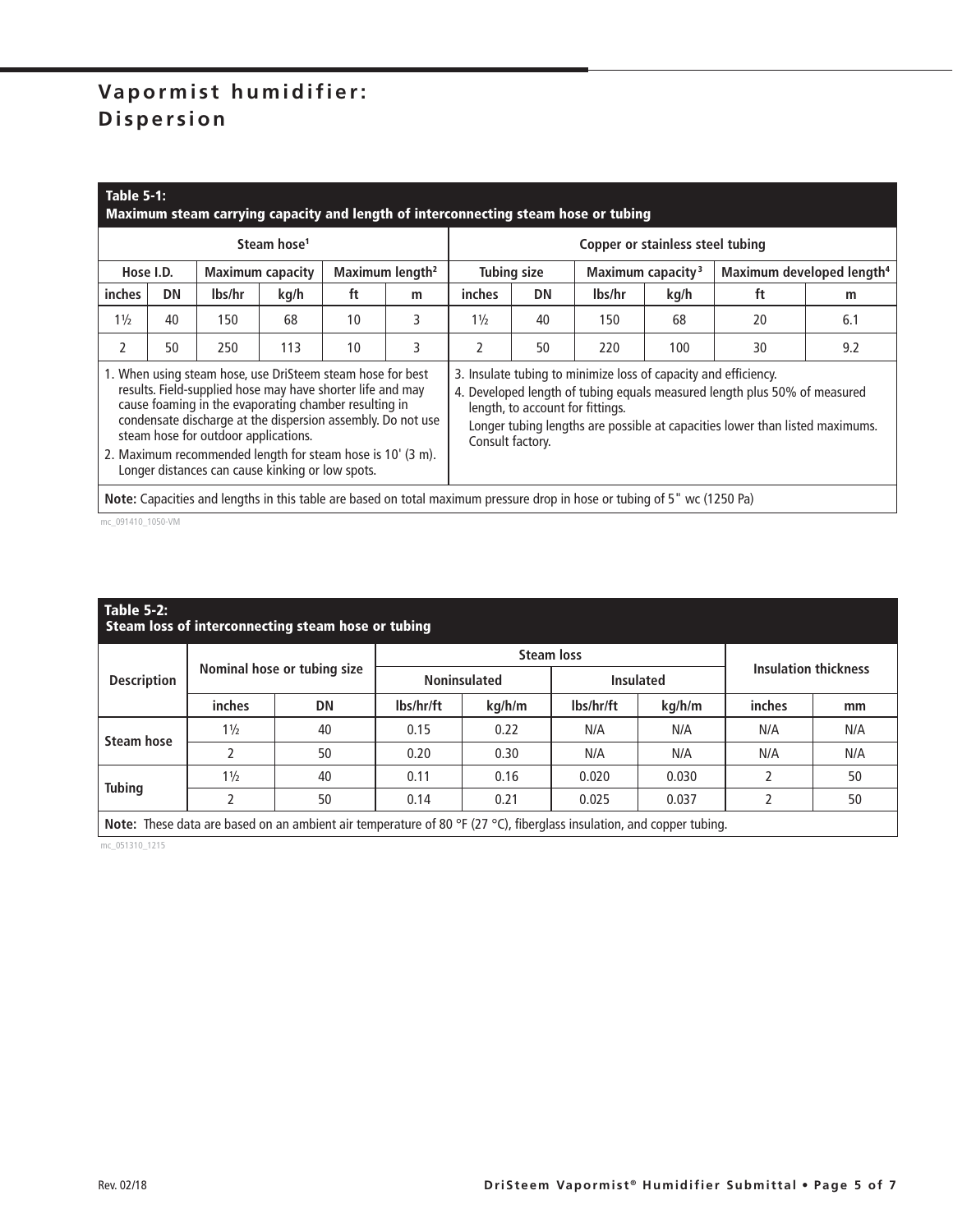## **Vapormist humidifier: Electrical specification reference chart**

| VM             | Phase        |              |      | Line amps                |                          | Min. cabinet | Recommended       | <b>Heater location by kW</b> |                |                |  |
|----------------|--------------|--------------|------|--------------------------|--------------------------|--------------|-------------------|------------------------------|----------------|----------------|--|
| model          |              | <b>Volts</b> | L1   | L2                       | L3                       | wire gauge   | fusing amps DE710 | Left                         | Center         | Right          |  |
|                |              | 120          | 16.7 | $\overline{\phantom{0}}$ | $\overline{\phantom{m}}$ | 8            | 25                |                              |                |                |  |
|                |              | 208          | 9.6  | 9.6                      | $\overline{\phantom{m}}$ | $12\,$       | 15                |                              |                |                |  |
|                |              | 240          | 8.3  | 8.3                      | $\overline{\phantom{m}}$ | $12\,$       | 15                |                              |                |                |  |
| $\overline{2}$ | $\mathbf{1}$ | 277          | 7.2  | 7.2                      | $\overline{\phantom{m}}$ | 12           | 10                |                              | $\overline{2}$ |                |  |
|                |              | 480          | 4.2  | $4.2\,$                  | $\overline{\phantom{m}}$ | 12           | 10                |                              |                |                |  |
|                |              | 600          | 3.3  | 3.3                      | $\overline{\phantom{m}}$ | $12\,$       | 10                |                              |                |                |  |
|                |              | 120          | 33.3 | $\overline{\phantom{0}}$ | $\overline{\phantom{m}}$ | 8            | 45                |                              |                |                |  |
|                |              | 208          | 19.2 | 19.2                     | $\overline{\phantom{m}}$ | 8            | 25                |                              |                |                |  |
|                |              | 240          | 16.7 | 16.7                     | $\overline{\phantom{0}}$ | 8            | 25                |                              |                |                |  |
|                | 1            | 277          | 14.4 | 14.4                     | $\qquad \qquad -$        | $12\,$       | 20                |                              |                |                |  |
|                |              | 480          | 8.3  | 8.3                      | $\qquad \qquad -$        | $12\,$       | 15                |                              |                |                |  |
| 4              |              | 600          | 6.7  | 6.7                      | $\overline{\phantom{0}}$ | $12\,$       | 10                | $\overline{2}$               |                | $\overline{2}$ |  |
|                |              | 208          | 9.6  | 16.7                     | 9.6                      | 8            | 25                |                              |                |                |  |
|                |              | 240          | 8.3  | 14.4                     | 8.3                      | 12           | 20                |                              |                |                |  |
|                | 3            | 277          | 7.2  | 12.5                     | 7.2                      | $12\,$       | 20                |                              |                |                |  |
|                |              | 480          | 4.2  | 7.2                      | $4.2\,$                  | $12\,$       | 10                |                              |                |                |  |
|                |              | 600          | 3.3  | 5.8                      | 3.3                      | $12\,$       | 10                |                              |                |                |  |
|                |              | 208          | 28.8 | 28.8                     | $\overline{\phantom{0}}$ | 8            | 40                |                              |                |                |  |
|                |              | 240          | 25.0 | 25.0                     | $\overline{\phantom{0}}$ | 8            | 35                |                              |                |                |  |
|                | $\mathbf{1}$ | 277          | 21.7 | 21.7                     | $\qquad \qquad -$        | 8            | 30                |                              |                |                |  |
|                |              | 480          | 12.5 | 12.5                     | $\overline{\phantom{0}}$ | 12           | $20\,$            |                              |                |                |  |
|                |              | 600          | 10.0 | 10.0                     |                          | 12           | 15                |                              |                |                |  |
| 6              |              | 208          | 14.4 | 25                       | 14.4                     | 8            | 35                | 3                            |                | 3              |  |
|                | 3            | 240          | 12.5 | 21.7                     | 12.5                     | 8            | 30                |                              |                |                |  |
|                |              | 277          | 7.2  | 12.5                     | 7.2                      | 12           | 20                |                              |                |                |  |
|                |              | 480          | 6.3  | 10.8                     | 6.3                      | 12           | 15                |                              |                |                |  |
|                |              | 600          | 5.0  | 8.7                      | 5.0                      | 12           | 15                |                              |                |                |  |
|                |              | 208          | 38.5 | 38.5                     | $\overline{\phantom{0}}$ | 8            | 50                |                              |                |                |  |
|                |              | 240          | 33.3 | 33.3                     | $\overline{\phantom{0}}$ | 8            | 45                |                              |                |                |  |
|                | 1            | 277          | 28.9 | 28.9                     | $\overline{\phantom{m}}$ | 8            | 40                |                              |                |                |  |
|                |              | 480          | 16.7 | 16.7                     | $\overline{\phantom{m}}$ | 8            | 25                |                              |                |                |  |
|                |              | 600          | 13.3 | 13.3                     | $\overline{\phantom{m}}$ | 12           | 20                |                              |                |                |  |
| 8              |              | 208          | 19.2 | 33.3                     | 19.2                     | 8            | 45                | 4                            |                | 4              |  |
|                |              | 240          | 16.7 | 28.9                     | 16.7                     | 8            | 40                |                              |                |                |  |
|                | 3            | 277          | 14.4 | 28.9                     | 14.4                     | 8            | 35                |                              |                |                |  |
|                |              | 480          | 8.3  | 14.4                     | 8.3                      | 12           | 20                |                              |                |                |  |
|                |              | 600          | 6.7  | 11.5                     | 6.7                      | 12           | 15                |                              |                |                |  |
|                |              | 240          | 41.7 | 41.7                     | $\overline{\phantom{m}}$ | 6            | 60                |                              |                |                |  |
|                |              | 277          | 36.1 | 36.1                     | $\overline{\phantom{m}}$ | 8            | 50                |                              |                |                |  |
|                | $\mathbf{1}$ | 480          | 20.8 | 20.8                     | $\overline{\phantom{m}}$ | 8            | 30                |                              |                |                |  |
|                |              | 600          | 16.7 | 16.7                     | $\overline{\phantom{m}}$ | 8            | 25                |                              |                |                |  |
| 10             |              | 208          | 25.0 | 29.1                     | 29.1                     | 8            | 40                | 3                            | 4              | 3              |  |
|                |              | 240          | 21.7 | 25.3                     | 25.3                     | 8            | 35                |                              |                |                |  |
|                | 3            | 277          | 18.8 | 21.9                     | 18.8                     | 8            | 30                |                              |                |                |  |
|                |              | 480          | 10.8 | 12.6                     | 12.6                     | 12           | 20                |                              |                |                |  |
|                |              | 600          | 8.7  | 10.1                     | 10.1                     | 12           | 15                |                              |                |                |  |

Continued